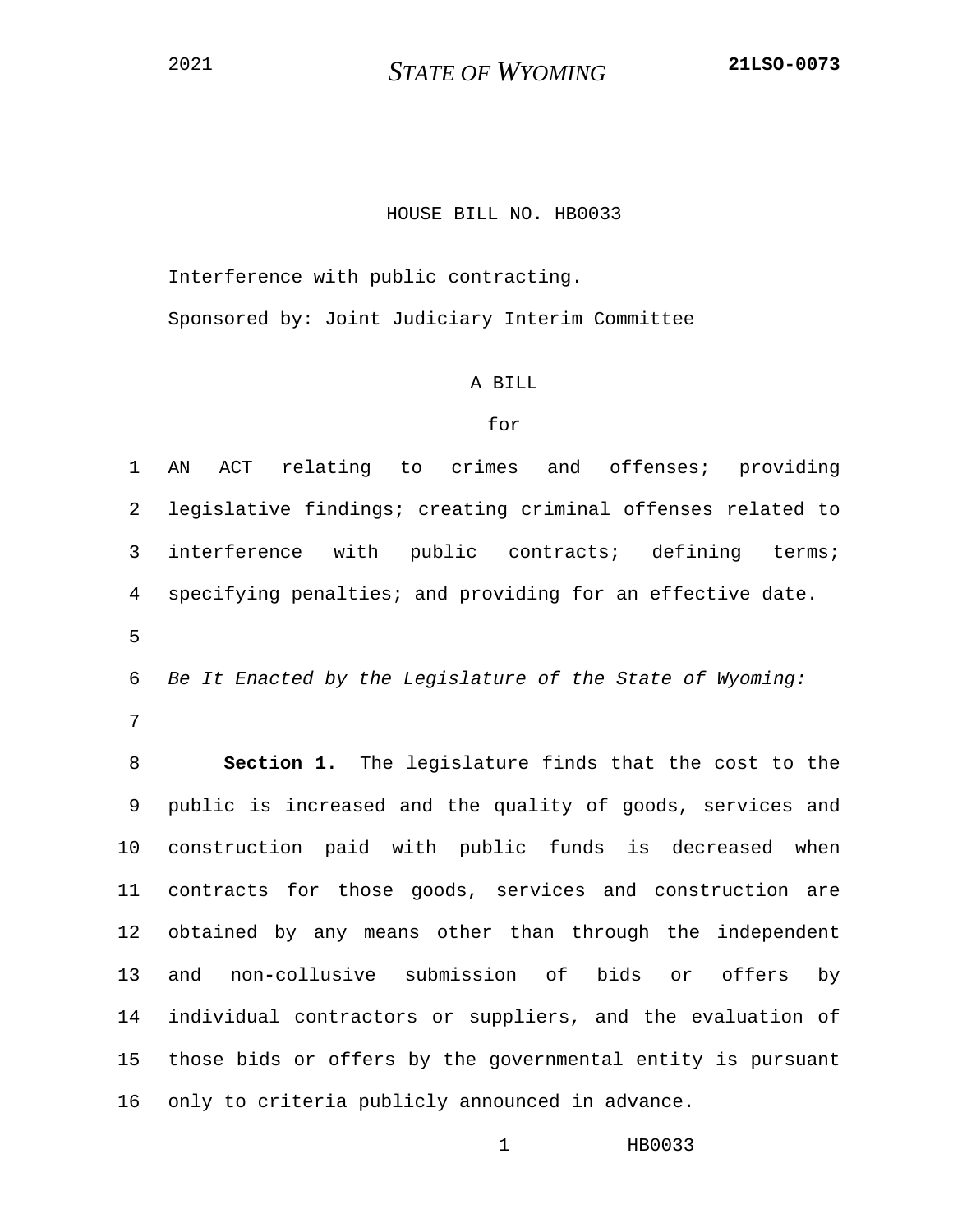1 2 **Section 2.** W.S. 6-5-401 through 6-5-408 are created 3 to read: 4 5 ARTICLE 5 6 INTERFERENCE WITH PUBLIC CONTRACTING 7 8 **6-5-401. Definitions.** 9 10 (a) As used in this article: 11 12 (i) "Governmental entity" means any unit of 13 state or local government or any branch, subdivision or 14 agency thereof or any school district or special district; 15 16 (ii) "Kickback" means any money, fee, 17 commission, credit, gift, gratuity, thing of value or 18 compensation of any kind that is provided, directly or 19 indirectly, to any public official, public servant, prime 20 contractor, prime contractor employee, subcontractor or 21 subcontractor employee for the purpose of improperly 22 obtaining or rewarding favorable treatment in connection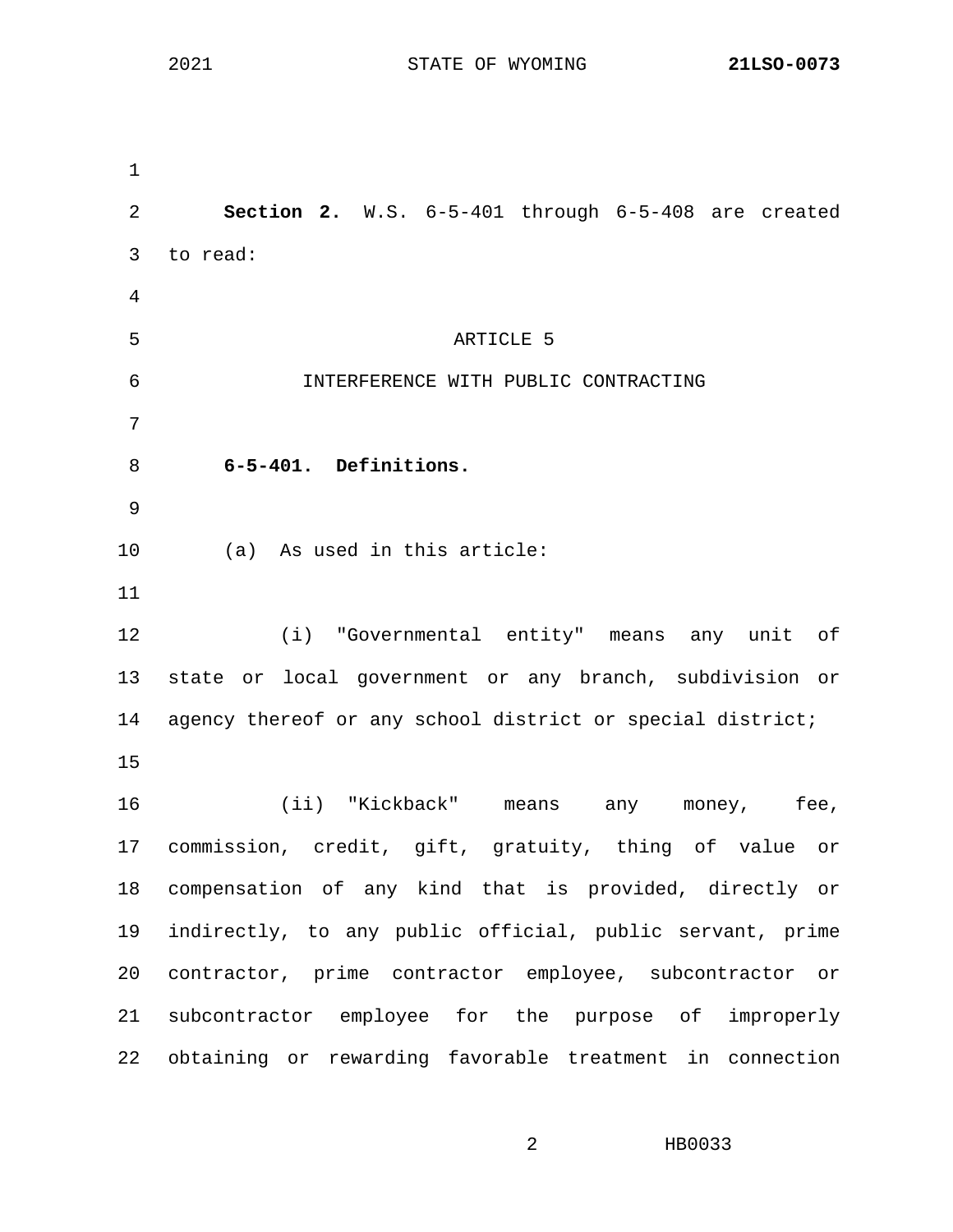1 with a prime contract or in connection with a subcontract 2 relating to a prime contract; 3 4 (iii) "Prime contractor" means any person who 5 has entered into a public contract; 6 7 (iv) "Prime contractor employee" means any 8 officer, partner, employee or agent of a prime contractor; 9 10 (v) "Public contract" means any contract for 11 goods, services or construction awarded to any person with 12 or without bid by any governmental entity, regardless of 13 any procedures for the bid or contract process that are 14 required by law; 15 16 (vi) "Public officer" means as defined by W.S.  $17 \quad 6 - 5 - 101(a)(v);$ 18 19 (vii) "Public servant" means as defined by W.S. 20 6-5-101(a)(vi); 21 22 (viii) "Subcontract" means a contract or 23 contractual action entered into by a prime contractor or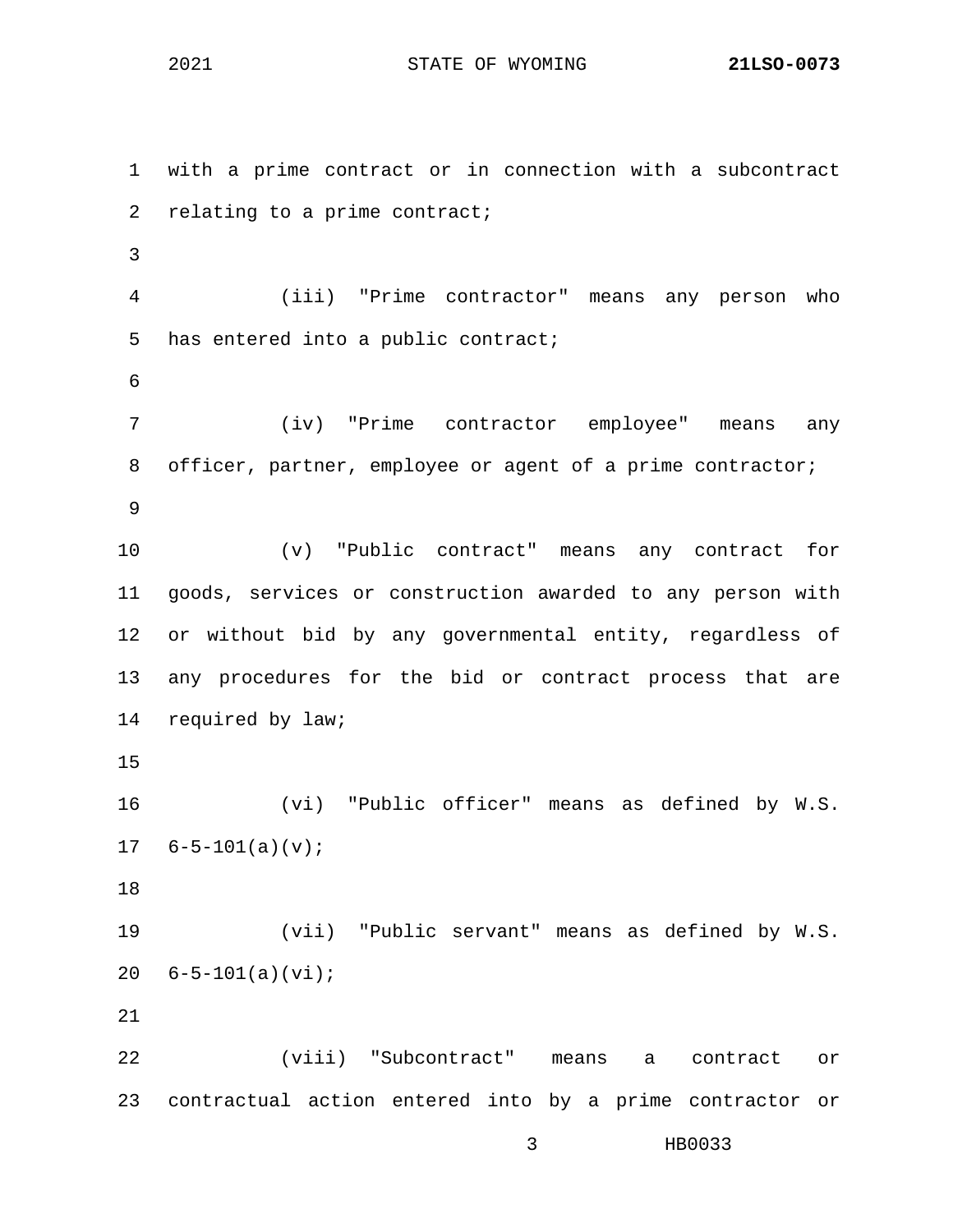1 subcontractor for the purpose of obtaining goods, services 2 or construction of any kind under a public contract;

3

4 (ix) "Subcontractor" means any person, except 5 for the prime contractor, who offers to furnish or 6 furnishes any goods, services or construction of any kind 7 under a public contract or a subcontract entered into in 8 connection with a public contract. "Subcontractor" shall 9 include any person who offers to furnish or furnishes 10 goods, services or construction to the prime contractor or 11 a higher-tier subcontractor;

12

13 (x) "Subcontractor employee" means any officer, 14 partner, employee or agent of a subcontractor.

15

16 **6-5-402. Bid rigging; penalties; prohibitions.**

17

18 (a) A person commits bid rigging when he knowingly 19 conspires with any other person who is or would be a 20 competitor to any submitted or not submitted bid to a 21 governmental entity with the intent that the bid submitted 22 or not submitted will result in the award of a public 23 contract to the person or to another person and the person: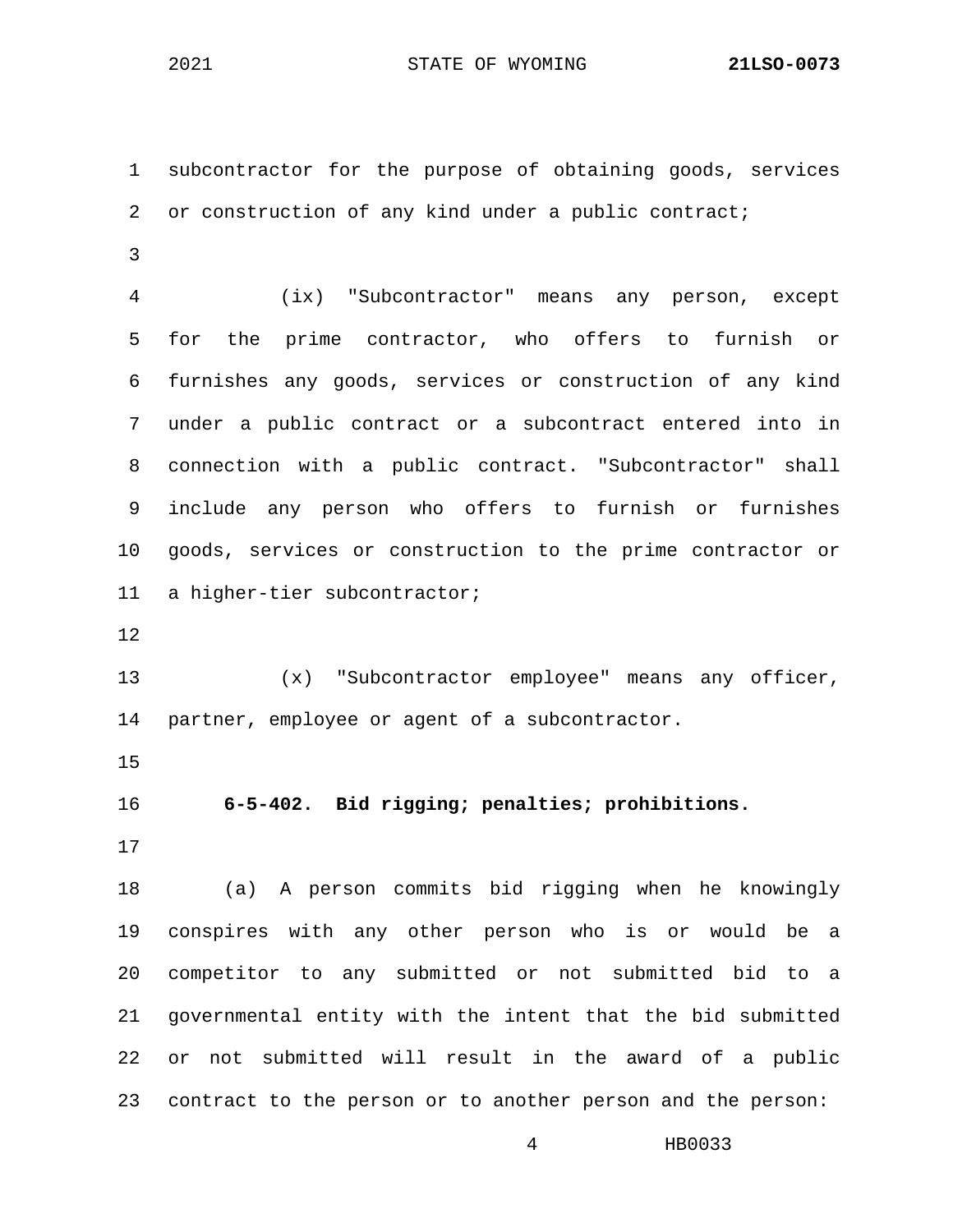1 2 (i) Provides the other person or receives from 3 the other person or another person information concerning 4 the price or a material term of any bid that would 5 otherwise not be disclosed to a competitor in an 6 independent, non-collusive submission of bids; or 7 8 (ii) Submits a bid that is of such price or 9 other material term that he does not intend the bid to be 10 accepted. 11 12 (b) Bid rigging is a felony punishable by 13 imprisonment for not more than five (5) years, a fine of 14 not more than ten thousand dollars (\$10,000.00), or both. 15 16 **6-5-403. Bid rotating; penalties; prohibitions.** 17 18 (a) A person commits bid rotating when, pursuant to 19 any collusive scheme, plan or agreement with another, he 20 engages in a pattern of submitting sealed bids to 21 governmental entities with the intent that the award of 22 those bids rotates or is distributed among persons that 23 submit bids on a substantial number of the same or similar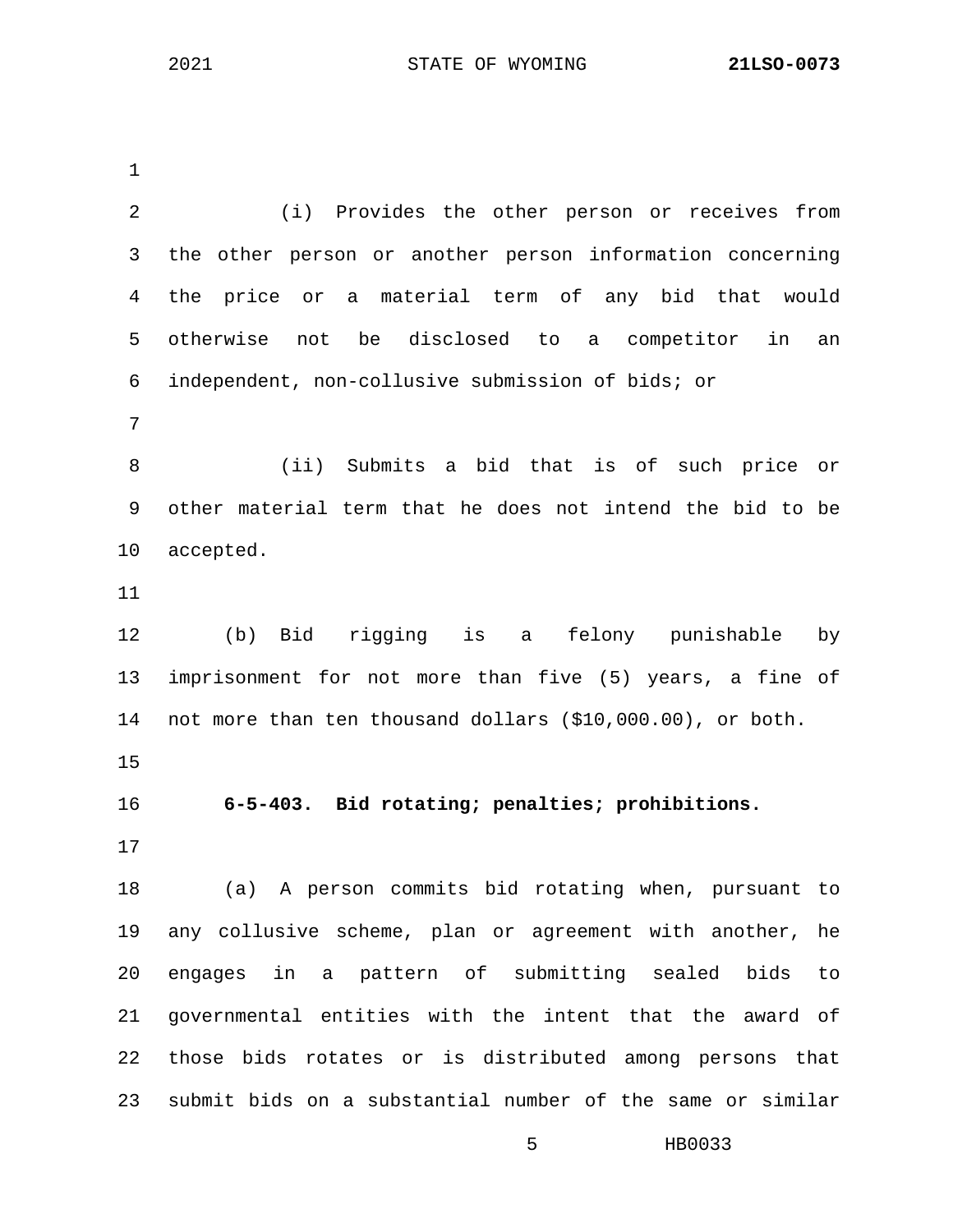1 public contracts. For purposes of this subsection, a 2 pattern of submitting sealed bids shall include not less 3 than three (3) contract bids within a period of ten (10) 4 years.

5

6 (b) Bid rotating is a felony punishable by 7 imprisonment for not more than five (5) years, a fine of 8 not more than ten thousand dollars (\$10,000.00), or both.

9

10 **6-5-404. Acquisition or disclosure of bidding**  11 **information by a public servant.**

12

13 (a) A public servant who knowingly opens a sealed bid 14 at a time or place other than that designated in the 15 invitation to bid or as otherwise provided for by state law 16 or local ordinance, or who knowingly opens a bid outside of 17 the presence of witnesses if required by state law or local 18 ordinance, is guilty of a felony punishable by imprisonment 19 for not more than five (5) years, a fine of not more than 20 ten thousand dollars (\$10,000.00), or both.

21

22 (b) Any public servant who knowingly discloses to any 23 interested person any information related to the terms of a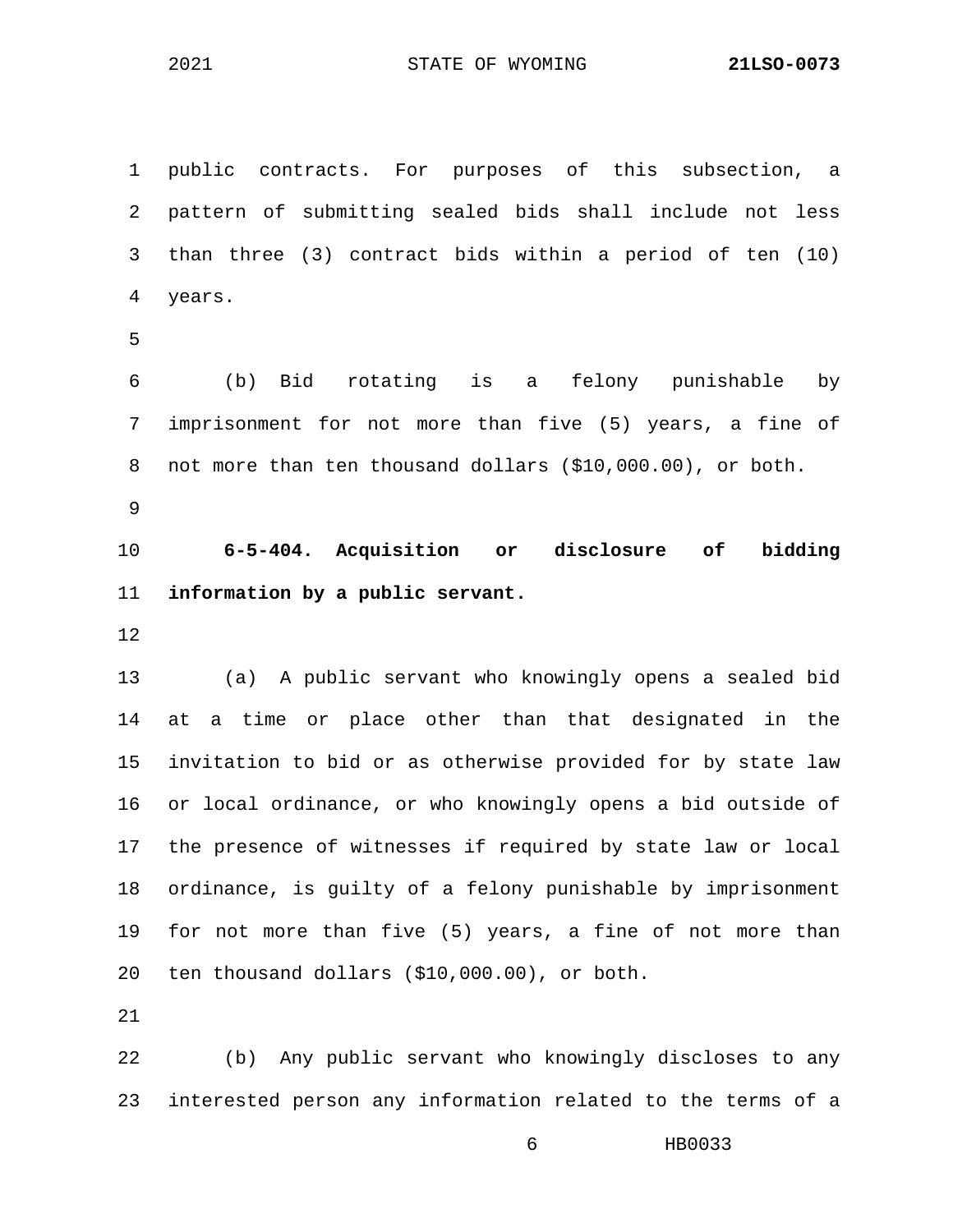1 sealed bid, except when the information is obtained as 2 provided by law or if the disclosure is necessary to the 3 public servant's responsibilities relating to the bid, is 4 guilty of a felony punishable by imprisonment for not more 5 than five (5) years, a fine of not more than ten thousand 6 dollars (\$10,000.00), or both. This subsection shall not 7 apply to any public servant who makes any disclosure of 8 information related to a sealed bid when that disclosure is 9 also made generally available to the public. 10 11 (c) This section shall apply only to public contracts 12 for which sealed bids are submitted. 13 14 **6-5-405. Interference with contract submission and**  15 **award by a public servant.** 16 17 (a) A public servant who knowingly conveys, either 18 directly or indirectly and outside of the publicly 19 available official invitation to bid or pre-qualify to bid 20 or solicitation for contracts, any information concerning

21 the specifications for a contract or the identity of any 22 specific potential prime contractors or subcontractors, 23 when disclosure of that information would influence the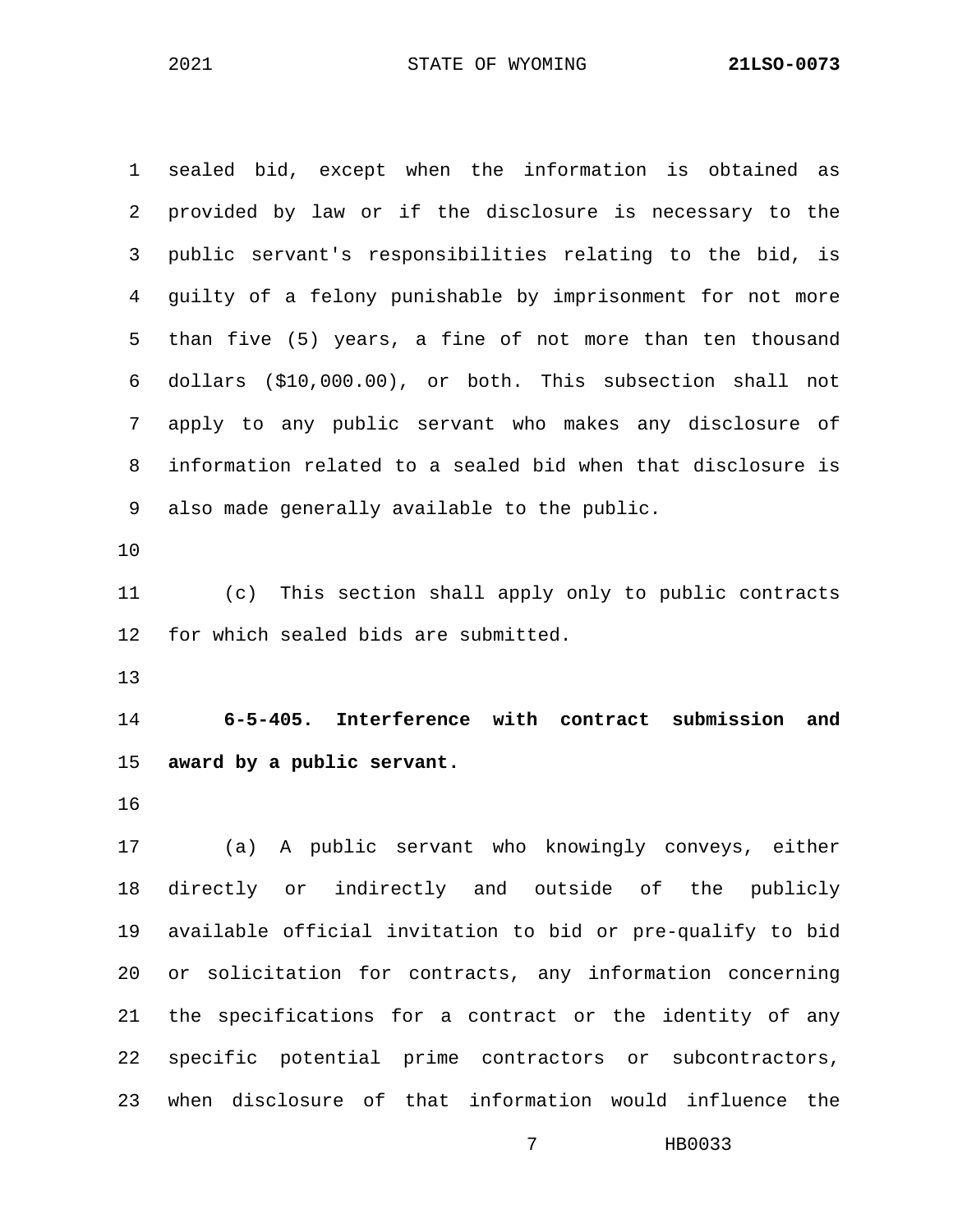1 likelihood of acceptance of a bid or offer, is guilty of a 2 misdemeanor punishable by imprisonment for not more than 3 one (1) year, a fine of not more than one thousand dollars 4 (\$1,000.00), or both. This subsection shall not apply to a 5 public servant who conveys information intended to clarify 6 plans or specifications regarding a public contract where 7 disclosure of that information is also made generally 8 available to the public.

9

10 (b) A public servant who, either directly or 11 indirectly, knowingly informs a bidder or offeror that the 12 bid or offer will be accepted or executed only if specified 13 individuals are included as subcontractors is guilty of a 14 felony punishable by imprisonment for not more than five 15 (5) years, a fine of not more than ten thousand dollars 16 (\$10,000.00), or both.

17

18 (c) Any public servant who knowingly awards a public 19 contract based on criteria that were not publicly 20 disseminated via an invitation to bid that is published 21 pursuant to law, a pre-bid or pre-qualification conference 22 or any other lawful procedure for soliciting contracts is 23 guilty of a felony punishable by imprisonment for not more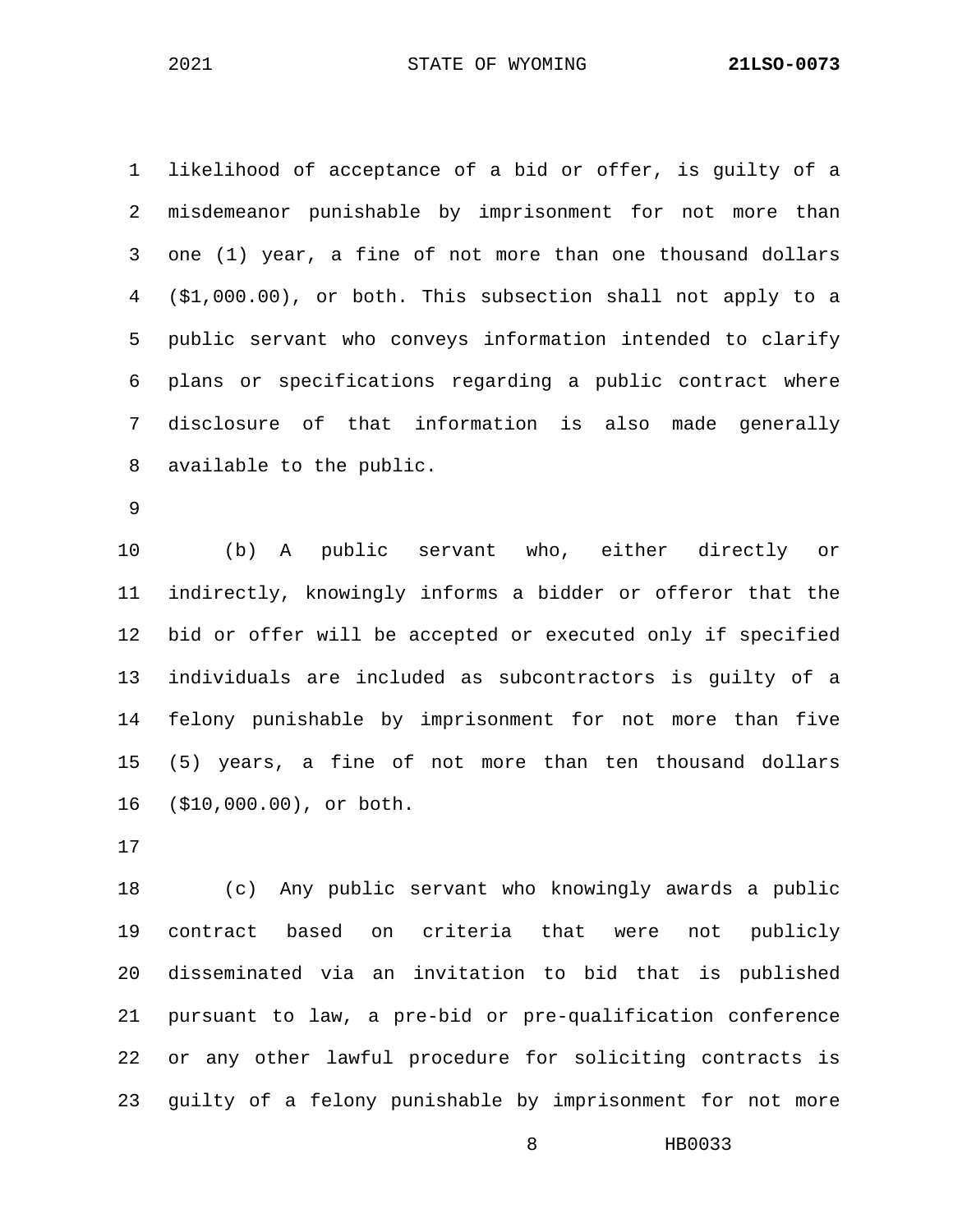1 than five (5) years, a fine of not more than ten thousand 2 dollars (\$10,000.00), or both. This subsection shall not 3 apply to any public servant who provides a person a copy of 4 the transcript or other summary of any pre-bid or 5 pre-qualification conference where the transcript or 6 summary is also made generally available to the public. 7 8 **6-5-406. Kickbacks; penalties; civil action.** 9 10 (a) A person is guilty of providing or accepting 11 kickbacks when he knowingly: 12 13 (i) Provides, attempts to provide or offers to 14 provide any kickback; 15 16 (ii) Solicits, accepts or attempts to accept any 17 kickback; or 18 19 (iii) Includes, either directly or indirectly, 20 the amount of any kickback in the contract price charged by 21 a subcontractor to a prime contractor or a higher-tier 22 subcontractor or includes, either directly or indirectly, 23 in the contract price the amount of any kickback in the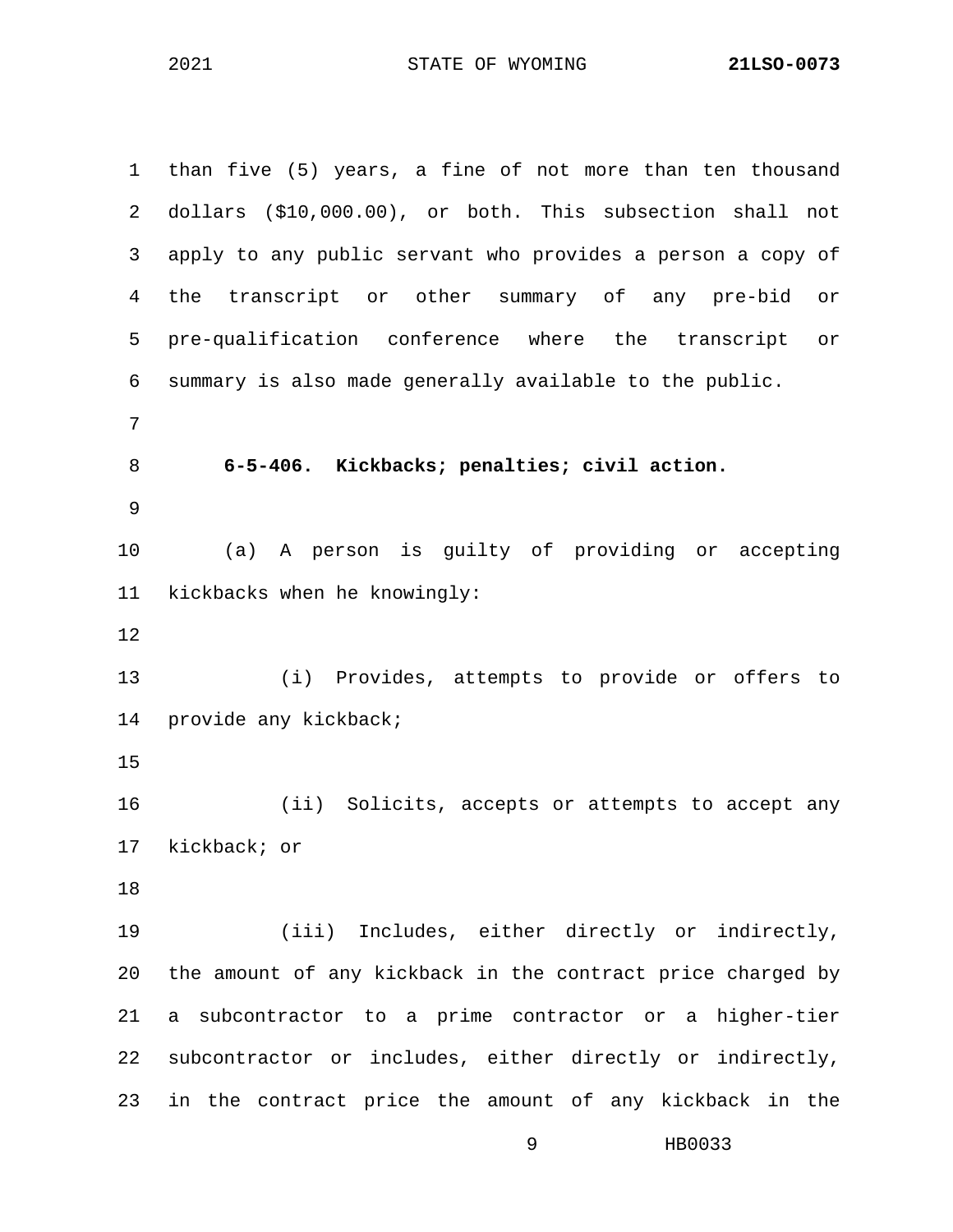1 contract price charged by a prime contractor to a 2 governmental entity for a public contract. 3 4 (b) Providing or accepting kickbacks is a misdemeanor 5 punishable by a fine of not more than one thousand dollars 6 (\$1,000.00), imprisonment for not more than one (1) year, 7 or both. 8 9 (c) A governmental entity may file a civil action to

- 10 recover a civil penalty of two (2) times the amount of each 11 kickback from any person who knowingly engages in conduct 12 prohibited by paragraph (a)(iii) of this section. This 13 subsection shall not be construed to limit any governmental 14 entity from seeking to recover damages as authorized by any 15 other law. A civil action shall not be commenced under this 16 subsection after six (6) years of the later of the date on 17 which:
- 18

19 (i) The conduct establishing the civil action 20 occurred; or

21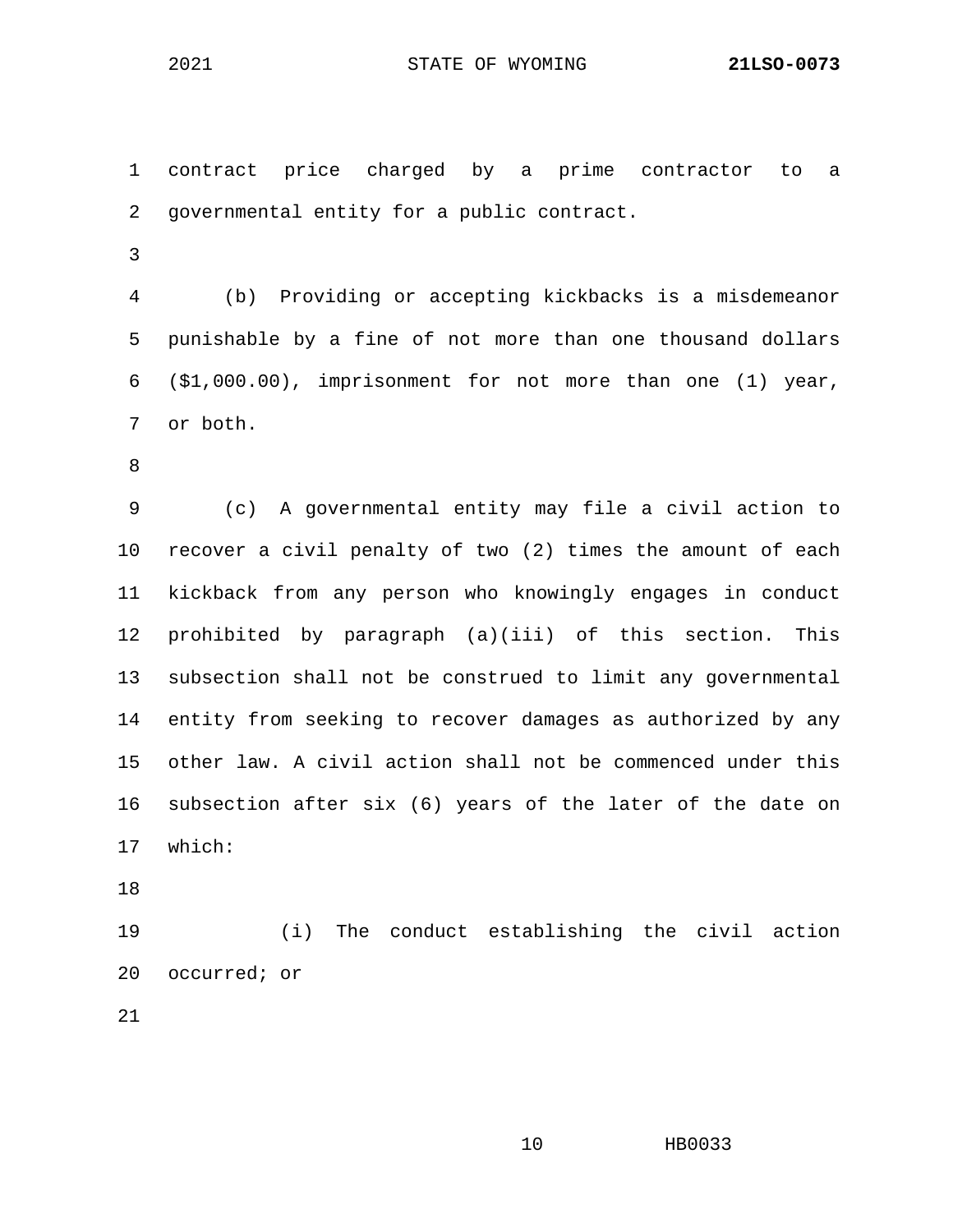1 (ii) The governmental entity knew or should have 2 known that the conduct establishing the civil action 3 occurred. 4 5 **6-5-407. Bribery of an inspector employed by a**  6 **contractor.** 7 8 (a) A person commits bribery of an inspector when: 9 10 (i) He offers to any person employed by a prime 11 contractor or subcontractor working on any project pursuant 12 to a public contract any property or other thing of value 13 with the intent to obtain a wrongful certification or 14 approval of the quality or completion of any goods, 15 services or construction supplied or performed in the 16 course of performing the obligations of the public

17 contract; or

18

19 (ii) He is employed by a prime contractor or 20 subcontractor to work pursuant to a public contract and he 21 accepts any property or other thing of value knowing that 22 the property or thing of value was intentionally offered 23 for the purpose of influencing the certification or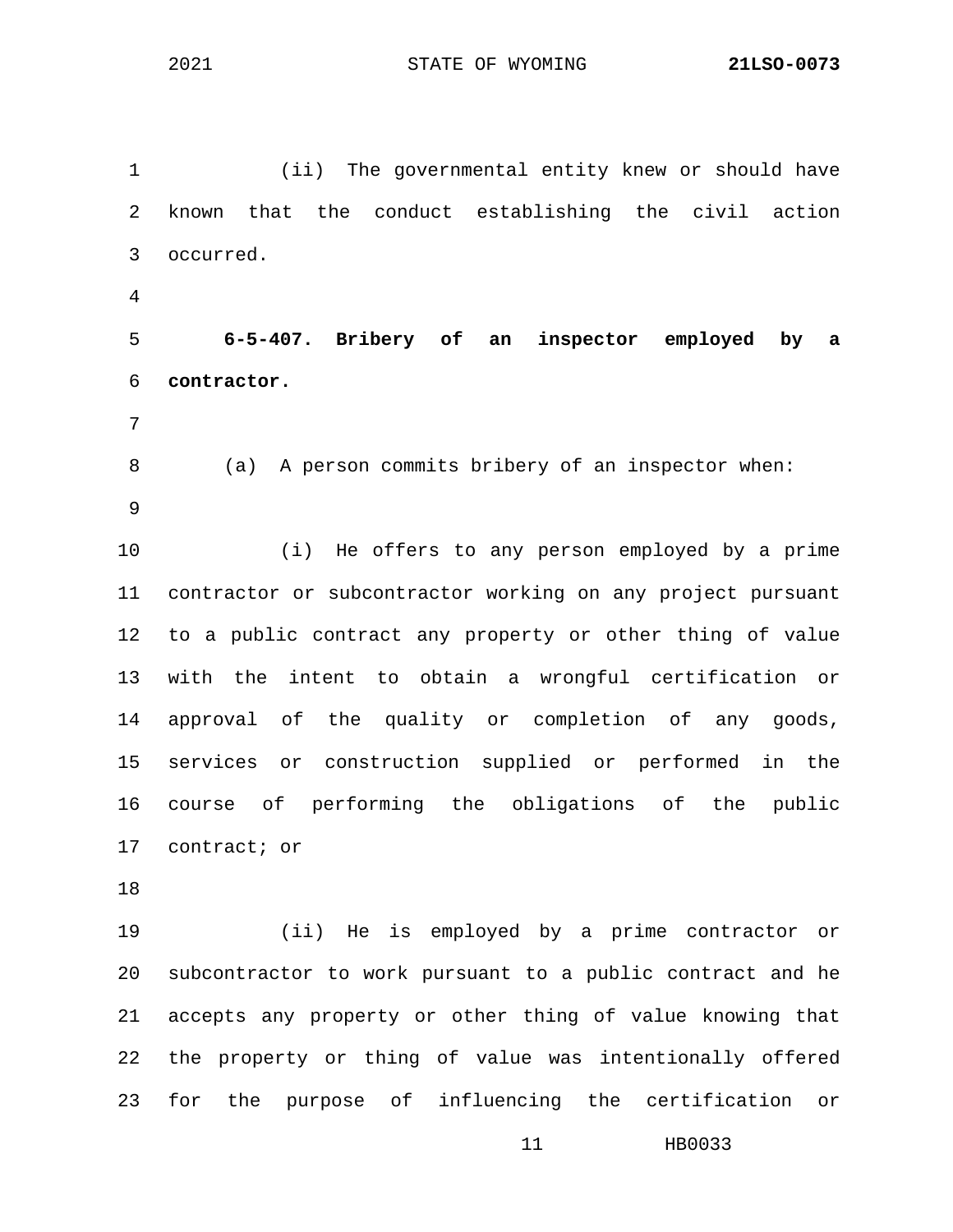1 approval of the quality or completion of any goods, 2 services or construction supplied or performed under a 3 subcontract and he issues a wrongful certification. 4 5 (b) Bribery of an inspector is a felony punishable by 6 imprisonment for not more than ten (10) years, a fine of 7 not more than five thousand dollars (\$5,000.00), or both. 8 9 **6-5-408. Prohibitions for bidding.** 10 11 (a) Any person convicted of any offense under this 12 article or of any substantially similar offense under 13 federal law or the laws of another state shall be barred 14 for three (3) years from the date of conviction from 15 contracting with any governmental entity. 16 17 (b) No partnership or corporation shall be barred 18 under this section if an employee of the partnership or 19 corporation is convicted under this section if the employee 20 is no longer employed by the partnership or corporation and 21 the partnership or corporation:

22